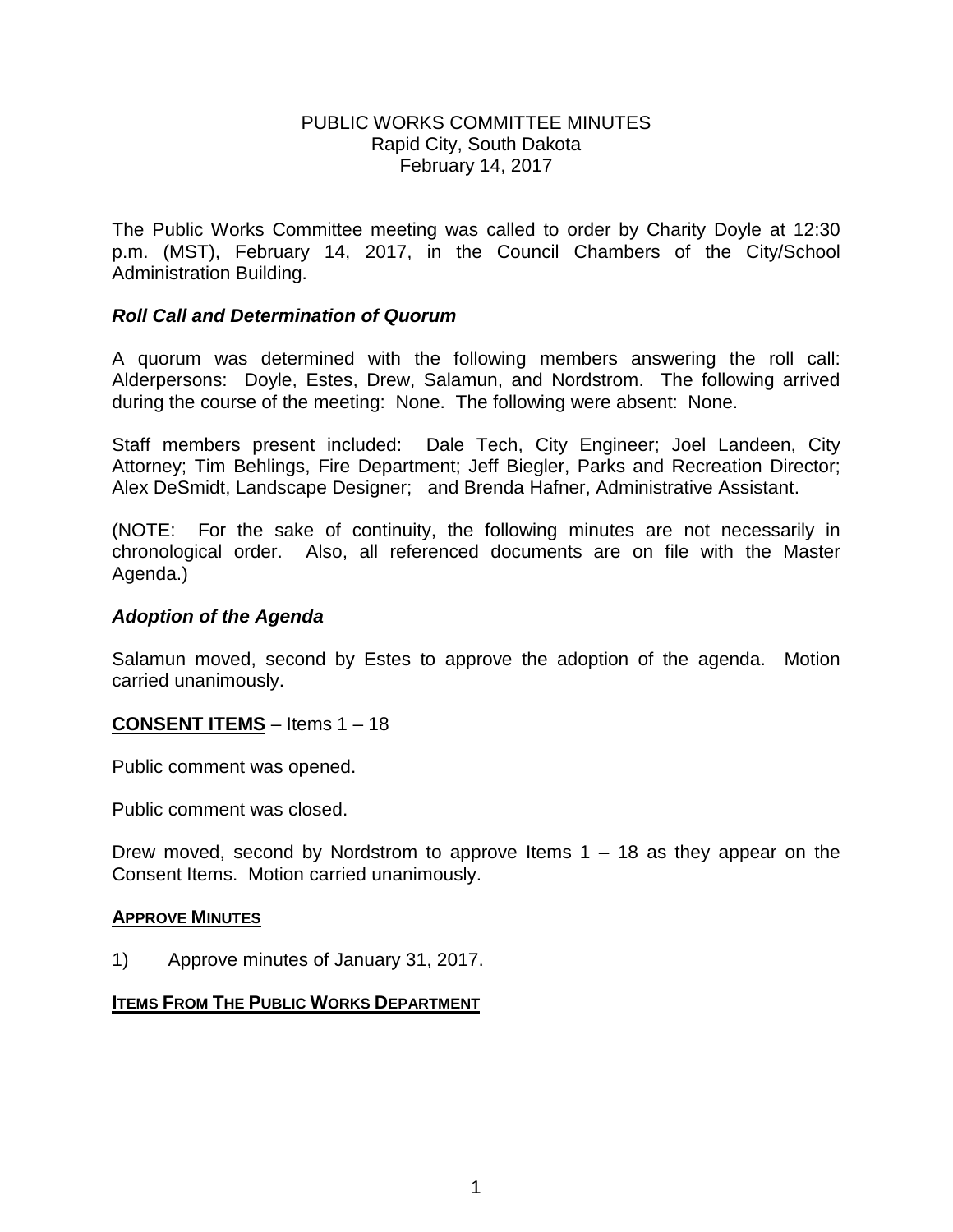### **APPROVE CHANGE ORDER**

2) PW021417-01 – Change Order #1 to Reede Construction, Inc. for Silver Street Interchange Utility Reconstruction, Project No. 12-2053 / CIP No. 50940 for an increase of \$8,311.02.

## **AUTHORIZE STAFF TO ADVERTISE FOR BIDS**

- 3) PW021417-02 Meade/Hawthorne DBDP Element 48, Project No. 15-2306 / CIP No. 50758, in the amount of \$350,000.00.
- 4) PW021417-03 One (1) Current model year 1 ton 4x4 Cab Chassis for Traffic Engineering.

### **AUTHORIZE MAYOR AND FINANCE OFFICER TO SIGN**

- 5) PW021417-04 Agreement Between the City of Rapid City and the South Dakota Department of Transportation for Improvements to 6<sup>th</sup> Street At Grade Railroad Crossing.
- 6) PW021417-05 Agreement Between the City of Rapid City and the South Dakota Department of Transportation for Improvements to West Boulevard At Grade Railroad Crossing.
- 7) PW021417-06 Covenant Agreement Between City of Rapid City and Michael Kopren and Cristina Kopren, Authorizing Landowners to Maintain Non-Conforming Sewer Service Line.
- 8) PW021417-07 Construction Agreement with Black Hills Energy for relocation of existing electrical facilities for Meade/Hawthorne DBDP – Element 48, Project No. 15-2306 / CIP No. 50758, in the amount of \$18,000.00.

#### **ENGINEERING SERVICES**

- 9) PW021417-08 Ratify Agreement Between City of Rapid City and HDR Engineering, Inc. for Professional Services for Elk Vale Road and Minnesota Street Traffic Signal Improvements, Project No. 16-2352.
- 10) PW021417-09 Correction to funding of Construction Professional Services agreement between City of Rapid City and Ferber Engineering Company, Inc. for West Omaha Drainage and Utility Improvements – Mt. View Road to 11th Street, Project No. 15-2316 / CIP 50904.1. Total of agreement \$359,105.00.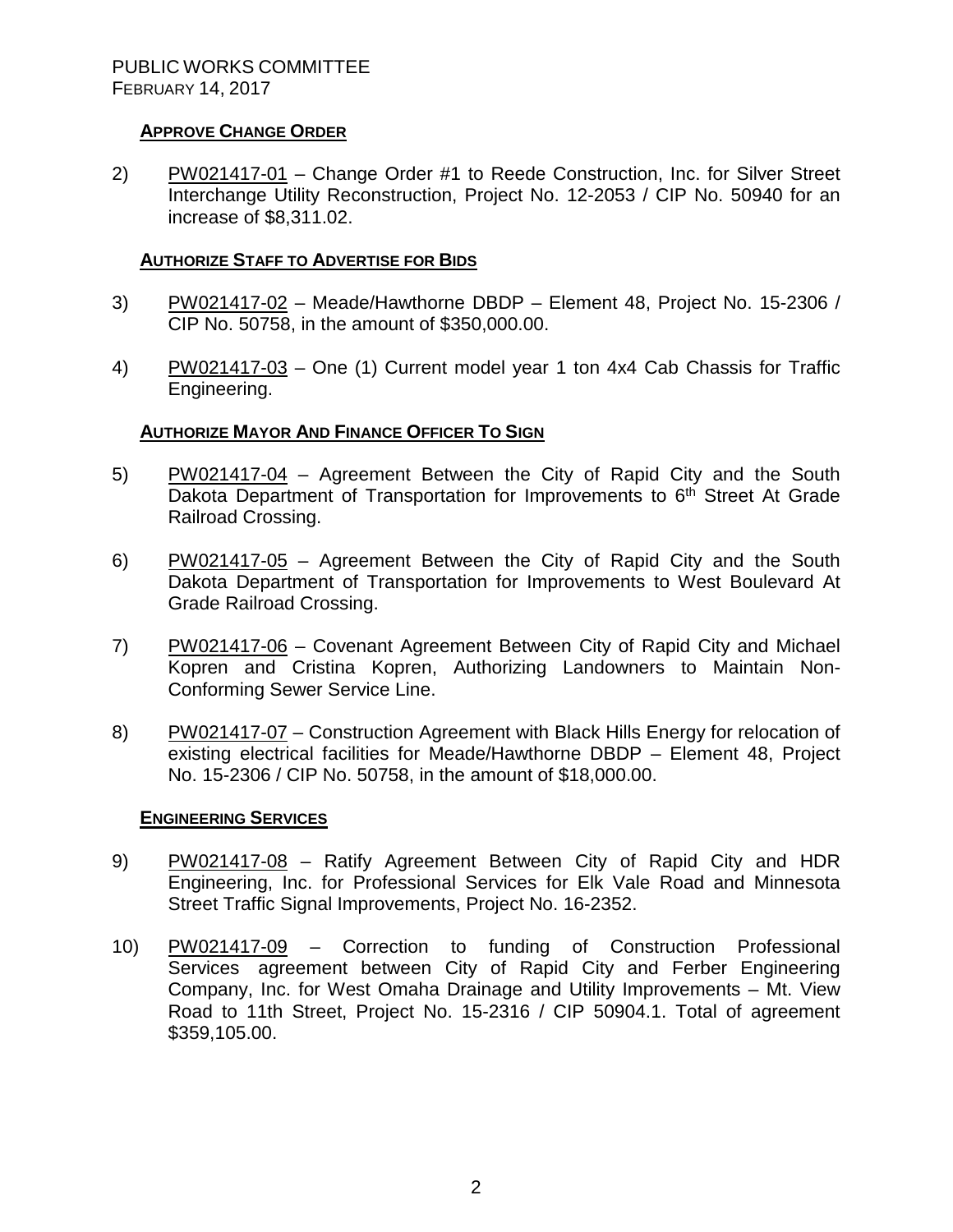# **RAPID TRANSIT DIVISION**

11) PW021417-10 – Authorize Staff to Advertise for Bids for Four (4) Dial-A-Ride vehicles. Estimated cost \$380,000.00.

## **STREET DIVISION**

- 12) PW021417-11 Authorize Staff to Advertise for Bids for a Vacuum Street Sweeper.
- 13) PW021417-12 Authorize Staff to Advertise for Bids for a Single Axle Truck with Sander Body and 12' Plow.
- 14) PW021417-13 Authorize Staff to Advertise for Bids for a Pothole Patch Truck.
- 15) PW021417-14 Authorize Staff to Advertise for Bids for a Single Axle Dump Truck with Slide-in Sander and V-Plow.

# **PARKS AND RECREATION DEPARTMENT**

- 16) PW021417-15 Authorize Staff to Purchase a 2017 906M Wheel Loader from Butler Machinery with NJPA Pricing in the Amount of \$57,611.00.
- 17) PW021417-16 Approved proposed route amendment to Transportation Alternatives Program (TAP) project and authorize staff to amend Agreement with SD DOT.

# **METROPOLITAN PLANNING ORGANIZATION**

18) 17TP001 – Acknowledge the 2016 Traffic Volume Counts Report.

END OF CONSENT ITEMS

# **NON-CONSENT ITEMS** – Items 19 – 20

Public comment was opened.

Jason Renken from 2709 Eden Lane (PW021417-17) would like to see South Valley Drive upgraded before more homes are built and more people reside in the area.

Hani Shafai from Dream Design International (PW021417-17) was present to ask that an exception be granted to waive the requirements for subdivision improvements on South Valley Drive. Shafai stated that other similar exceptions have been granted in the past.